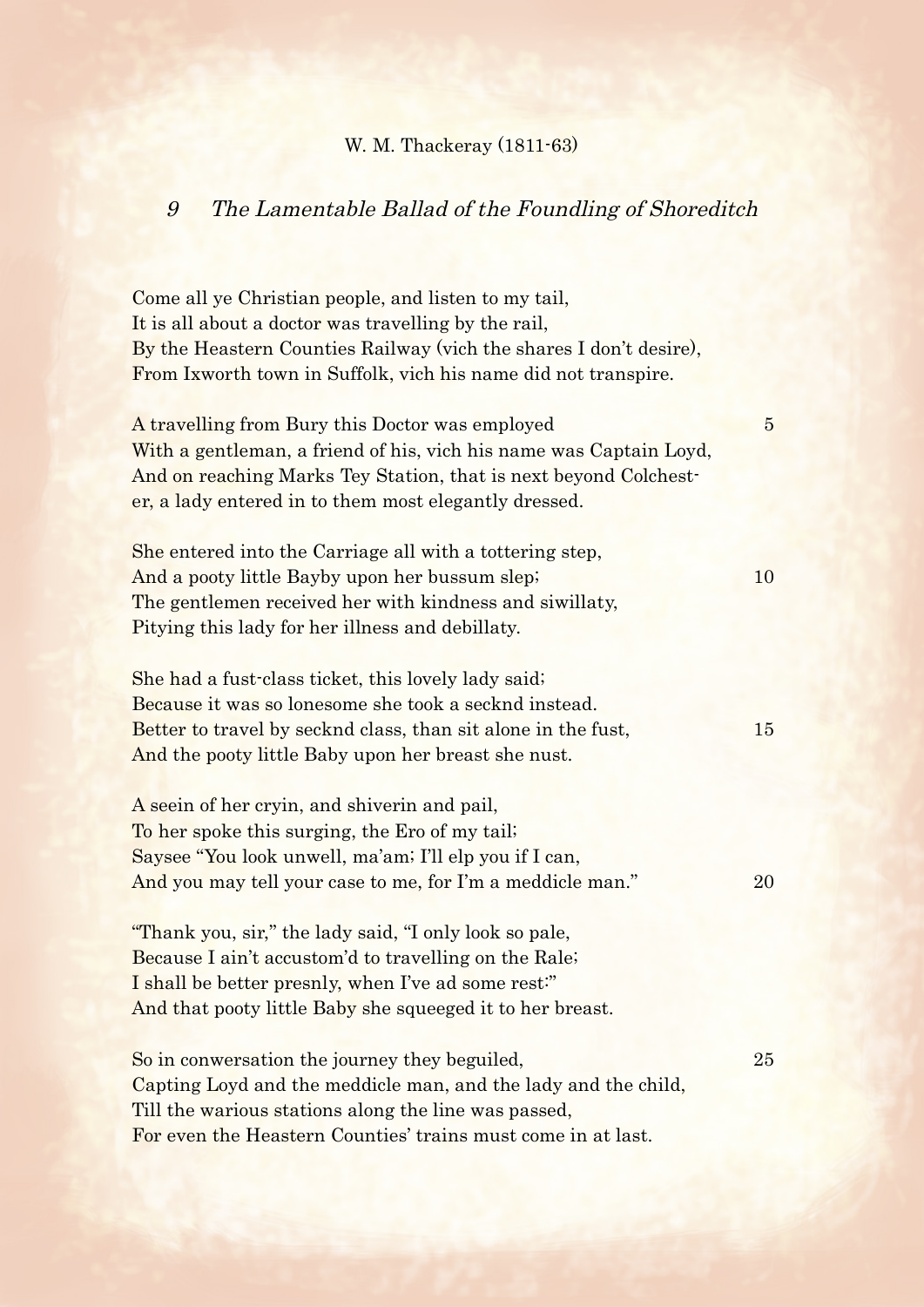| When at Shoreditch tumminus at lenth stopped the train,<br>This kind meddicle gentleman proposed his aid again.<br>"Thank you, sir," the lady said, "for your kyindness dear,"<br>My carridge and my osses is probibbly come here.                                                                                                                             | 30 |
|----------------------------------------------------------------------------------------------------------------------------------------------------------------------------------------------------------------------------------------------------------------------------------------------------------------------------------------------------------------|----|
| "Will you old this baby, please, vilst I step and see?"<br>The Doctor was a famly man: "That I will," says he.<br>Then the little child she kist, kist it very gently,<br>Vich was sucking his little fist, sleeping innocently.                                                                                                                               | 35 |
| With a sigh from her art, as though she would have bust it,<br>Then she gave the Doctor the child — wery kind he nust it.<br>Hup then the lady jumped hoff the bench she sat from,<br>Tumbled down the carridge steps and ran along the platform.                                                                                                              | 40 |
| Vile hall the other passengers vent upon their vays,<br>The Capting and the Doctor sat there in a maze;<br>Some vent in a Homminibus, some vent in a Cabby,<br>The Capting and the Doctor vaited vith the babby.                                                                                                                                               |    |
| There they sat looking queer, for an hour or more,<br>But their feller passinger neather on 'em sore:<br>Never, never back again did that lady come<br>To that pooty sleeping Hinfnt a suckin of his Thum!                                                                                                                                                     | 45 |
| What could this pore Doctor do, bein treated thus,<br>When the darling Baby woke, cryin for its nuss?<br>Off he drove to a female friend, vich she was both kind and mild,<br>And igsplained to her the circumstance of this year little child.                                                                                                                | 50 |
| That kind lady took the child instantly in her lap,<br>And made it very comfortable by giving it some pap.<br>And when she took its close off, what d'you think she found?<br>A couple of ten pun notes sewn up, in its little gownd!                                                                                                                          | 55 |
| Also in its little close, was a note which did conwey,<br>That this little baby's parents lived in a handsome way<br>And for its Headucation they reglarly would pay,<br>And sirtingly like gentlefolks would claim the child one day,<br>If the Christian people who'd charge of it would say,<br>Per adwertisement in the <i>Times</i> , where the baby lay. | 60 |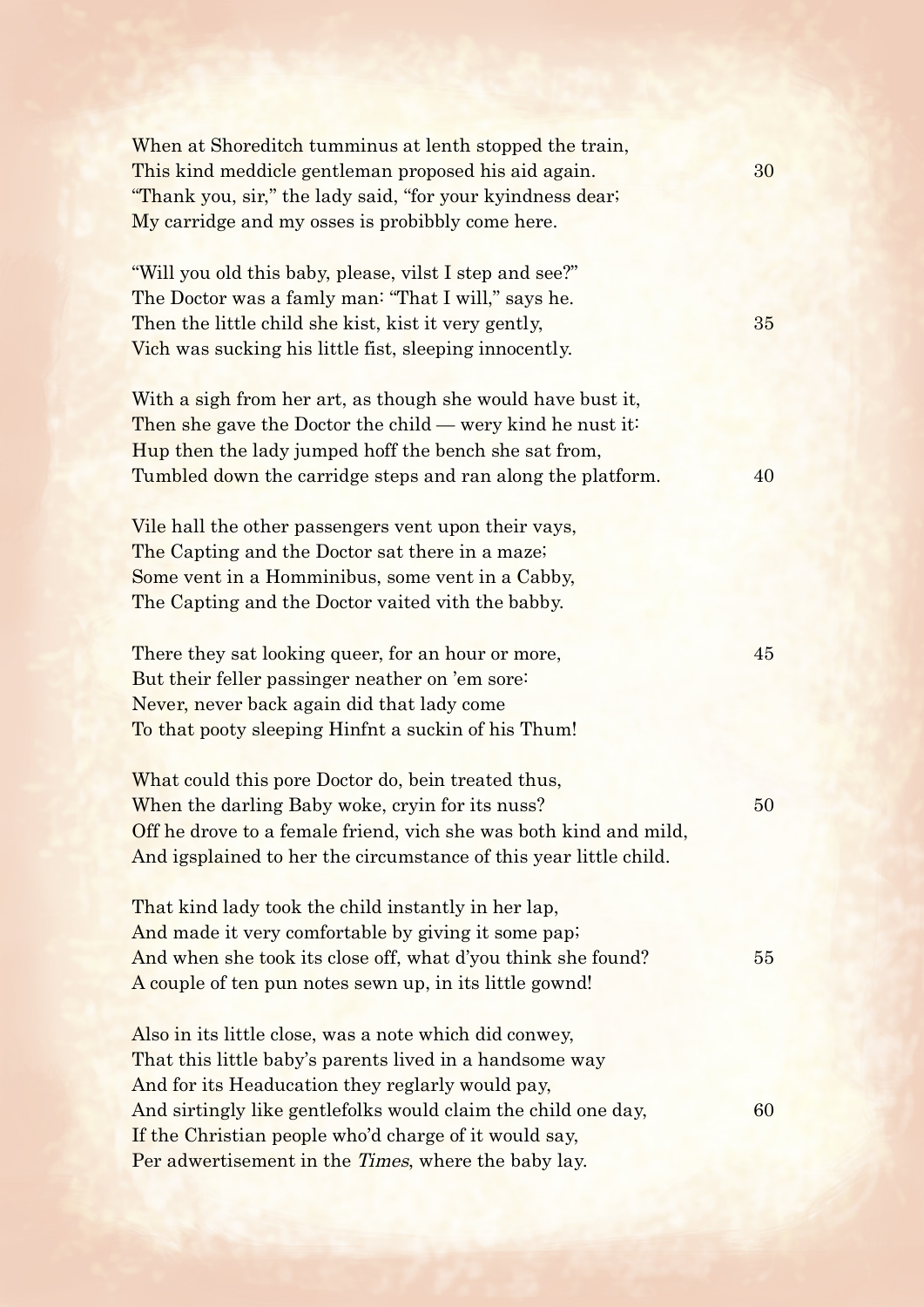Pity of this bayby many people took, It had such pooty ways and such a pooty look; And there came a lady forrard (I wish that I could see 65 Any kind lady as would do as much for me; And I wish with all my art, some night in my night gownd, I could find a note stitched for ten or twenty pound) — There came a lady forrard, that most honorable did say, She'd adopt this little baby, which her parents cast away. 70 While the Doctor pondered on this hoffer fair, Comes a letter from Devonshire, from a party there, Hordering the Doctor, at its Mar's desire, To send the little Infant back to Devonshire. Lost in apoplexity, this pore meddicle man, 75 Like a sensable gentleman, to the Justice ran; Which his name was Mr. Hammill, a honorable beak, That takes his seat in Worship Street four times a week. "O Justice!" says the Doctor, "instrugt me what to do. I've come up from the country, to throw myself on you; 80 My patients have no doctor to tend them in their ills (There they are in Suffolk without their draffts and pills!). "I've come up from the country, to know how I'll dispose Of this pore little baby, and the twenty pun note, and the close, And I want to go back to Suffolk, dear Justice, if you please, 85 And my patients wants their Doctor, and their Doctor wants his feez. Up spoke Mr. Hammill, sittin at his desk, "This year application does me much perplesk; What I do adwise you, is to leave this babby In the Parish where it was left by its mother shabby." 90 The Doctor from his Worship sadly did depart — He might have left the baby, but he hadn't got the heart To go for to leave that Hinnocent, has the laws allows, To the tender mussies of the Union House.